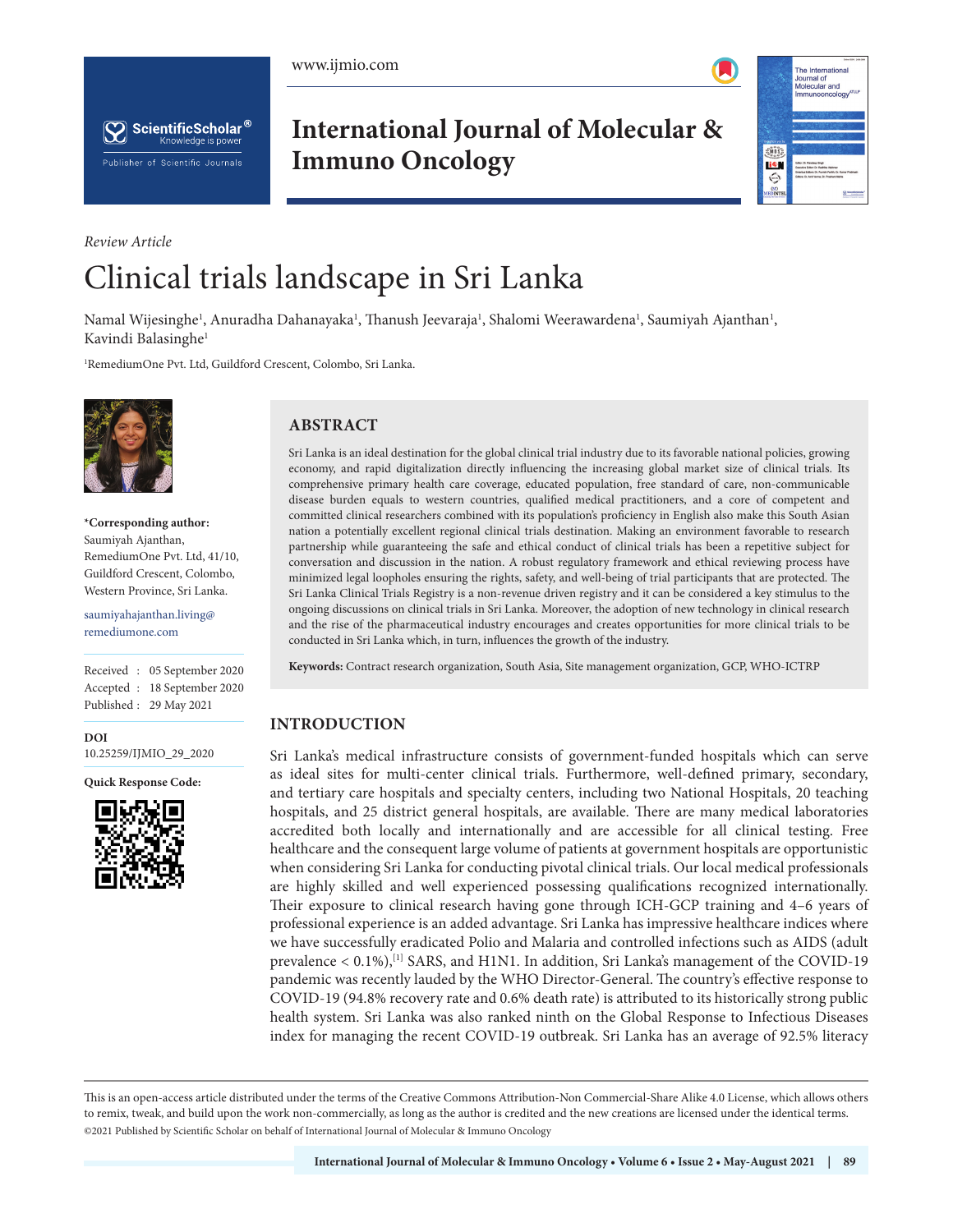rate,<sup>[2]</sup> the highest in the South Asian region. The high literacy rate vastly enables patients' comprehension of the consent process, leading to proper recruitment and effective followups. Digitalization of biomedical research increases the size of the global clinical trial market, and with Sri Lanka's level of infrastructure support in information technology  $(61.5/100$ -person internet penetration<sup>[2]</sup>), we have created our pace and need in the global industry.

Sri Lanka has a robust regulatory framework administrated by the National Medicines Regulatory Authority (NMRA) in compliance with GCP standards set by the International Council for Harmonization (ICH) and the US Food and Drug Administration standards. The NMRA's guidelines published on October 15, 2019, provide a comprehensive guidance to assist clinicians, scientists, sponsors, and research organizations to become familiar with existing procedures and requirements for the conduct of clinical trials in Sri Lanka. NMRA provides regulatory approval, relevant import licenses, and certificates required for the clinical trials. The NMRA Act, No. 5 of 2015 and regulations made thereafter have strengthened the legal framework for clinical trials and are aligned with ICH-GCP guidelines. The legislation secures Contract Research organizations (CROs) and clinicians engaged in clinical trials and the trial participants from possible injuries and entrusting their legal rights in trial participation.<sup>[3]</sup>

To receive approval for a clinical trial, ethical clearance from an Ethics Review Committees (ERC) recognized by the NMRA is required. The ERC of the University of Colombo Faculty of Medicine was established in 1981 and was Sri Lanka's first institutional ERC. The Clinical trial evaluation committee has recognized and accredited nine ERCs. The rise in the quantity of ERCs established and the quality of their ability to review projects was partly determined by an increase in international collaborative research conducted in Sri Lanka and the desire to create robust research governance of the kind needed to attract trials in the future. In 2007, the guidelines for developing standard operating procedures for ERCs that review biomedical research proposals in Sri Lanka were published by the Forum of ERCs in Sri Lanka (FERCSL).[4] This has provided the uniform standard operating procedures for ERCs in Sri Lanka.

The Sri Lanka Clinical Trials Registry (SLCTR) is a central repository of key information about Registry for clinical trials involving human subjects, conducted in Sri Lanka or overseas. All clinical trials to be conducted in Sri Lanka are required to be registered in SLCTR. It is a non-revenue driven registry, and it can be considered a key stimulus to the ongoing discussions on clinical trials among Sri Lankan researchers, clinicians, professional associations, administrators, and health care planners. The SLCTR was recognized as a primary registry of the Registry Network of WHO‐ICTRP in March 2008, being the fourth to join the network, and is the first fully functioning clinical trial registry in South Asia.[5] It also remains as one of the registries from a resource-limited setting.

Sri Lanka was recently identified as a high middle-income economy. As a developing country with sudden urbanization and lifestyle changes, non-communicable diseases (NCDs) are a challenge to the national economy and public health. According to the Global Burden of Disease Study in 2010, the highest-ranking for the causes of number of years of life lost (YLLs) in Sri Lanka is premature death caused by ischemic heart disease, self-harm, cerebrovascular diseases, strokes, and diabetes.[6] More than three-quarters of all deaths are due to NCDs, and nearly 1 in 5 people die prematurely from NCDs.[7] According to the most recent STEPS survey for NCDs, 1 out of 4 people have raised blood pressure, and a third are overweight. Recent statistics also show that 1 in 12 adults suffer from diabetes, which give a total of 1.16 million diabetic adults nationally.<sup>[7]</sup> With the modern lifestyle and sudden urbanization taking over, mental health disorders have become a major socio-economic challenge too. As per the global health estimates of the WHO in 2015, there were approximately 802,321 reported cases of depression in Sri Lanka. The prevalence of depressive disorders in Sri Lanka is 4.1%, which is not notably different from the Southeast Asia region prevalence (4.4%).[8] Sri Lanka being a tropical island, the climate is frequently affected by mosquito-borne diseases. Although Sri Lanka has successfully eradicated malaria, dengue fever makes seasonal outbreaks causing a considerable number of deaths. In 2019, 96,903 dengue cases and 90 clinically confirmed dengue deaths have been reported from all parts of the country.[9]

According to SLCTR statistics, over the past 10 years, they have received over 324 applications for clinical trials, out of which 16 were multi-country studies. In the past, most of the clinical trials included adults only, and trials to be conducted on child participants under 12 years were comparatively lower. The SLCTR statistics also showed that out of 210 trials, 164 included male and female participants, whereas 43 trials were conducted on females only and three trials on males only.[10] In the past 10 years, diabetes (including gestation) made up for more than 14% of registered trials and was the most researched therapeutic area. This was followed by pregnancy and its outcomes (12.4%) and infections/ infestations (7.14%). The percentage of clinical trials for metabolic diseases (1.9%) was the lowest.<sup>[10]</sup>

Over one-third of the registered trials (37.1%) had completed recruitment according to SLCTR statistics over the past 10 years.[10] Most of the principal investigators were affiliated to either a local or foreign university, while 19% were affiliated to a hospital and 6.2% were affiliated to institutions of the Ministry of Health. Only 1.4% of trials were directly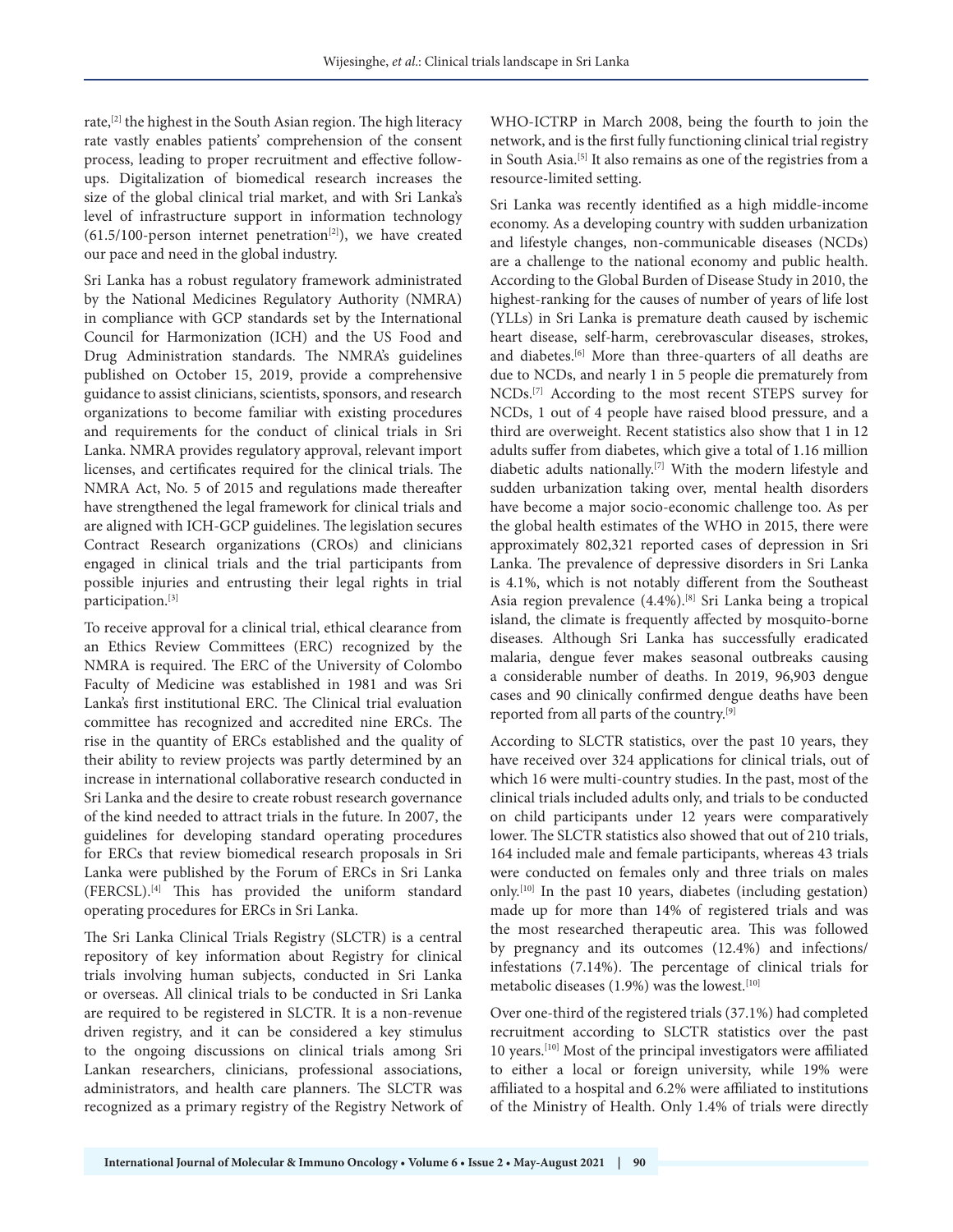affiliated with the pharmaceutical industry.<sup>[10]</sup> Sri Lanka has a rich history of traditional medicine systems consisting of Ayurvedic medicine, and thus, a considerable number of clinical trials are based on herbal pharmaceuticals. The majority of the registered trials were conducted only in Sri Lanka and 9.5% of registered trials were multi-country collaborative trials conducted in Sri Lanka. Investigatorsponsored clinical trials (86.2%) were significantly higher than industry-sponsored trials (13.8%).<sup>[10]</sup> SLCTR statistics over the past 10 years imply that the clinical trial industry in Sri Lanka is opportunistic in terms of growth within South Asia and this is yet to be identified and addressed.

Sri Lanka recruited 2100 participants for a dengue vaccine trial that was industry-sponsored and successfully achieved the recruitment target within a short-time period. The trial was conducted in collaboration with the Ministry of Health and the Epidemiology Unit, and the primary efficacy results were published in the New England Journal of Medicine (NEJM). An investigator-sponsored multi-country trial that aimed at testing the theory that low doses of three medications could achieve better blood pressure control for patients with mild-to-moderate hypertension was conducted in Sri Lanka. The results were published in the Journal of the American Medical Association (JAMA).

Newly implemented national policies inviting new industries to the country create a promising future for the clinical trial industry in Sri Lanka. Subsidiary companies such site management organizations (SMOs) bring benefits such as large patient numbers, centralized site coordination (e.g., streamline contracting and regulatory documents), simplified ethics applications, commitment to quality through rigorous quality oversight of all sites, project management of the on-site study coordinator resources (includes KPI-driven management and coaching to ensure delivery to recruitment targets), an intimate knowledge of the strengths and weaknesses of the clinical trial process within each site and being well placed to make thorough assessments of their suitability for a particular study.

## **CONCLUSION**

In summary, Sri Lanka is an ideal destination for the global clinical trial industry due to our favorable national policies, growing economy, and rapid digitalization directly influencing the increasing global market size of clinical trials. Its comprehensive primary health care coverage, educated population, free standard of care, non-communicable disease burden equals to western countries, qualified medical practitioners, and a core of competent and committed clinical researchers combined with its population's proficiency in English also make this South Asian nation a potentially excellent regional clinical trials destination. Making an environment favorable to research partnership while

guaranteeing the safe and ethical conduct of clinical trials has been a repetitive subject for conversation and discussion in the nation. A robust regulatory framework and ethical reviewing process have minimized legal loopholes ensuring the rights, safety, and well-being of trial participants that are protected. Moreover, the adoption of new technology in clinical research and the rise of the pharmaceutical industry encourages and creates opportunities for more clinical trials to be conducted in Sri Lanka which, in turn, influences the growth of the industry.

#### **Declaration of patient consent**

Patient's consent not required as there are no patients in this study.

#### **Financial support and sponsorship**

Nil.

#### **Conflicts of interest**

There are no conflicts of interest.

#### **REFERENCES**

- 1. Country HIV Factsheets: Sri Lanka; 2020. Available from: https://www.unaids.org/en/regionscountries/countries/ srilanka. [Last accessed on 2020 Sep 04].
- 2. Annual Report 2019. Central Bank of Sri Lanka; 2020. Available from: https://www.cbsl.gov.lk/en/publications/economic-andfinancial-reports/annual-reports/annual-report-2019. [Last accessed on 2020 Sep 01].
- 3. National Medicines Regulatory Authority Act, No. 5 of 2015-English Version; 2015. Available from: https://www. nmra.gov.lk/images/pdf/legislation/5e\_nmdra\_07.pdf. [Last accessed on 2020 Sep 01].
- 4. Ethic Review Committee Guidelines: A FERCSL Operational Guidance for Committees that Review Biomedical Research Proposals; 2018. Available from: https://www.pgim.cmb.ac.lk/ wp-content/uploads/2018/07/fercsl-guideline-2018.pdf. [Last accessed on 2020 Sep 01].
- 5. Ranawaka U, Goonaratna C. Sri Lanka clinical trials registry. Ceylon Med J 2009;52:117-9.
- 6. GBD Profile: Sri Lanka; 2020. Available from: http://www. healthdata.org/sites/default/files/files/country\_profiles/gbd/ ihme\_gbd\_country\_report\_sri\_lanka.pdf. [Last accessed on 2020 Sep 01].
- 7. Senaratne R, Mendis S. Prevention and Control of Noncommunicable Diseases Think Globally-Act Locally; Lessons from Sri Lanka. Sri Lanka: Ministry of Health, Nutrition and Indigenous Medicine; 2018. p. 9. Available from: http:// www.health.gov.lk/moh\_final/english/public/elfinder/files/ downloade/ncdbook2018.pdf. [Last accessed on 2020 Sep 01].
- 8. Depression and Other Common Mental Disorders: Global Health Estimates. Geneva: World Health Organization; 2017 p. 20. Available from: https://www.apps.who.int/iris/